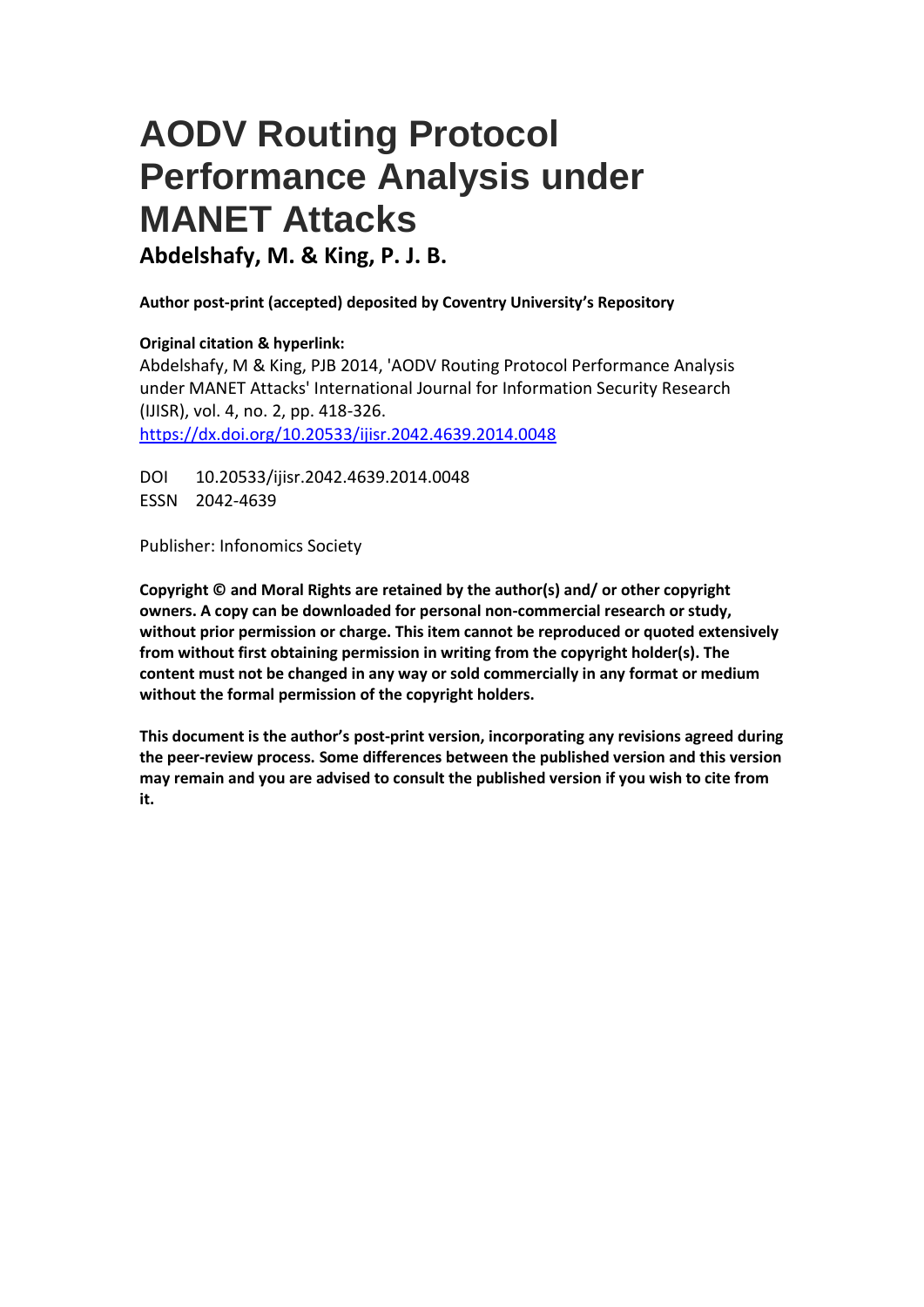# AODV Routing Protocol Performance Analysis under MANET Attacks

Mohamed A. Abdelshafy, Peter J. B. King School of Mathematical & Computer Sciences Heriot-Watt University Edinburgh, UK {ma814, P.J.B.King}@hw.ac.uk

#### Abstract

*AODV is a well-known reactive protocol designed for MANET routing. All MANET routing protocols are designed based on the assumption that all nodes cooperate without maliciously disrupting the operation of the routing protocol. A large number of attack types of varying severity are threatening MANET. In this paper, we study the performance of AODV routing protocol in the presence of some of the well-defined attacks in MANET. We use NS-2 network simulator to analyse the impacts of blackhole, grayhole, selfish and flooding attacks on AODV protocol performance. While the blackhole and flooding attacks have a severe impact on the AODV performance, the selfish and grayhole attacks have less significant effect on it.*

#### 1. Introduction

Routing protocols in a Mobile Ad Hoc Network (MANET) are designed based on the assumption that all nodes are cooperating to forward data from a source to a destination. So, each node in a MANET acts both as a router and as a host. A large number of routing protocols that are designed to optimize the network performance for MANETs [4] have been developed over the past years. The major issues involved in designing a routing protocol for MANET are node mobility, bandwidth constrained and error prone wireless channel, resource constrained nodes, and dynamic changing of the network topology [1].

MANET routing protocols can be classified as proactive or reactive protocols. In proactive (table-driven) routing protocols, each node maintains one or more tables containing routing information to every other node in the network. On the other hand, reactive (on-demand) routing protocols, routes are only created when a source requires to send data to a destination node which means that these protocols are initiated by a source on-demand. In this paper, we focus on AODV routing protocol [9] as it is one of the well-known and extensively studied reactive protocols chosen by the IETF for standardization.

MANET routing protocols are designed based on the assumption that all nodes cooperate without maliciously disrupting the operation of the protocol and do not provide defense against malicious nodes [1]. However, the presence of malicious nodes cannot be ignored in MANETs because of the wireless nature of the network and the mobility of nodes that adds a difficulty of distinguishing between stale routes and fake routes. Nodes in MANET have limited computation and power capabilities that introduce a difficulty to implement cryptography and key management algorithms which require high computations. A malicious node can attack the network layer in MANET either by not forwarding packets or by changing some parameters of routing messages such as sequence number and IP addresses, sending fake messages several times and sending fake routing information to disrupt routing operations [1]. While there is large number of existing attacks, our paper is focused on flooding, grayhole, selfish and blackhole attacks.

The rest of the paper is organized as follows. In section 2, an overview of the AODV routing protocol is presented and the impact of some attacks on MANET is discussed. In section 3, the simulation approach and parameters are presented. In section 4, simulation results are given. In section 5, concluding remarks are introduced.

### 2. Attacking AODV Protocol

Ad Hoc On-Demand Vector Routing (AODV) [9] is a reactive routing protocol. It uses destination sequence numbers to ensure the freshness of routes and guarantee loop freedom. Routing information is stored only in the source node, the destination node, and the intermediate nodes along the active route which deal with data transmission. To find a path to a destination, a node broadcasts a route request (RREQ) packet to its neighbors using a new sequence number. Each node that receives the broadcast sets up a reverse route towards the source of the RREQ unless it has a fresher one. When the destination or an intermediate node that has a fresh route to the destination receives the RREQ, it unicasts a reply by sending a route reply (RREP) packet along the reverse path established at intermediate nodes during the route discovery process. Then the source node starts sending data packets to the destination node through the neighboring node that first responded with an RREP. If a link is broken during transmission, an upstream neighbor sends a route error (RERR) packet to its affected neighbors.

#### 2.1.AODV under Flooding Attack

In a flooding attack [6], a malicious node floods the network with a large number of RREQs to non-existent destinations in the network which drains a lot of the network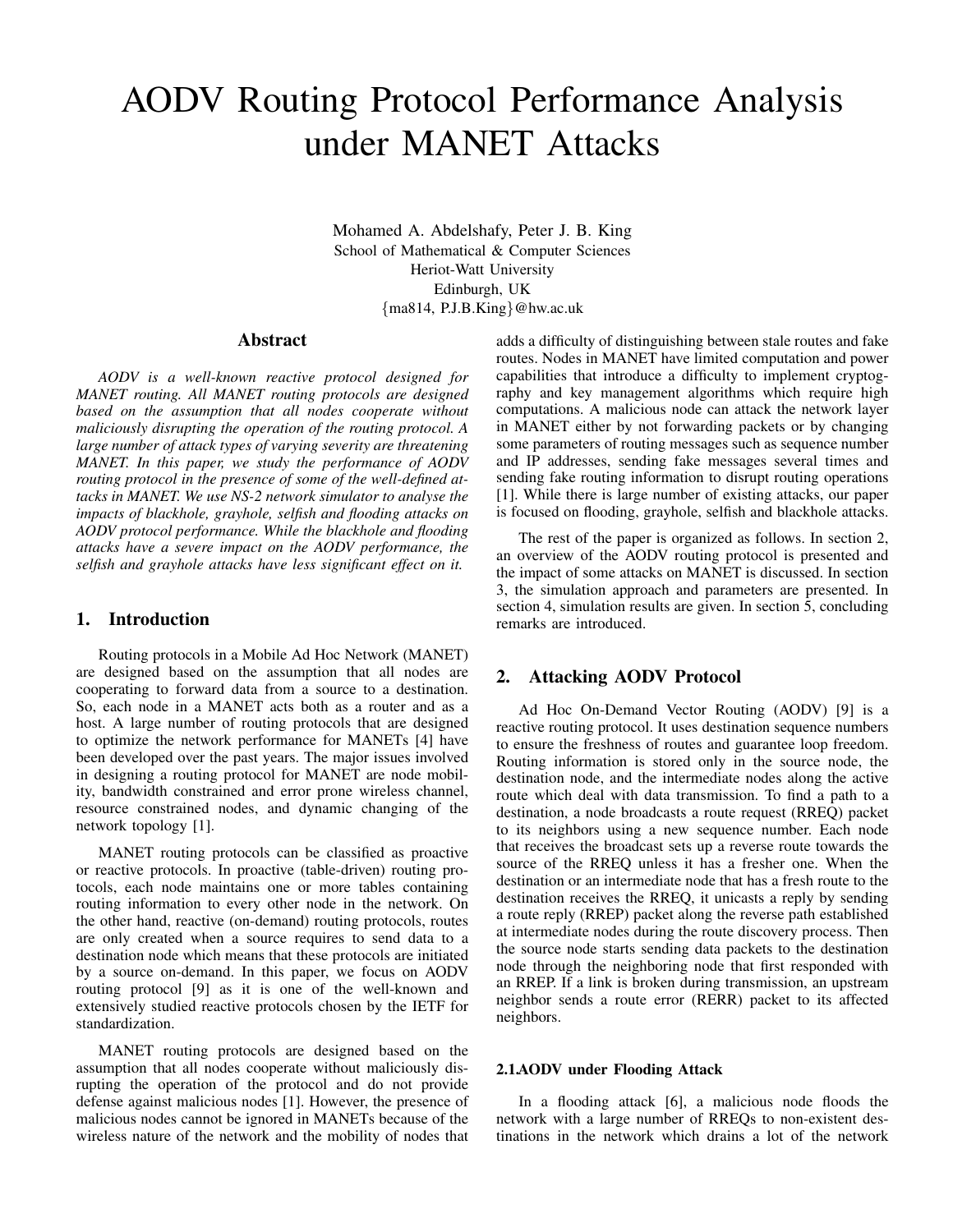resources. Since the destination does not exist in the network, a RREP packet cannot be generated by any node in the network and all nodes keep on disseminating the RREQ packet. This can introduce a difficulty to create new routes and to transmit data packets specially when a large number of fake RREQ packets are broadcast into the network. Thus, it leads to congestion in the network and overflow of route table in the intermediate nodes so that the nodes cannot receive new RREQ packet, resulting in a DoS attack. Moreover, unnecessary forwarding of these fake RREQ packets consumes computational and power resources of nodes which are limited in MANET [3].

#### 2.2.AODV under Selfish Attack

In a selfish attack [5], a selfish node is the node that saves its resources; such as battery, by not cooperating in the network operations. A selfish node affects the network performance as it does not correctly process routing or data packets based on the routing protocol. The selfish node does not even send HELLO messages and drops all data and control packets even if these packets are sent to it. When a selfish node needs to send data to another node, it starts working as normal AODV operation. After it finishes sending its data, the node returns to its silent mode and the selfish behavior by dropping all data and routing packets directed through it. Neighbor nodes detect the absence of the selfish node after an interval of silence, and will assume that the node has left their neighborhood. So, they invalidate their own route entries to this node and selfish node becomes invisible to the network. The selfish node behavior is known as a selective existence attack and it is a kind of a passive attack as the node neither participates in the network operation nor changes the content of packets.

#### 2.3.AODV under Grayhole Attack

In a grayhole attack [7], a malicious node behaves normally as a truthful node during the route discovery process by replying with true RREP packets to the nodes that started RREQ packets. After the source node starts sending data through the malicious node, the malicious node starts dropping these data packets to launch a denial of service (DoS) attack. So, the malicious node forwards routing packets and drops data packets. This selective dropping makes grayhole attacks much more difficult to detect than blackhole attacks. Grayhole attack is also known as node misbehaving attack [2] as the malicious node misleads the network by agreeing to forward the packets in the network.

#### 2.4.AODV under Blackhole Attack

In a blackhole attack [10], a malicious node absorbs the network traffic and drops all packets. Once the malicious node receives an RREQ packet, without checking its routing table, it immediately sends a false RREP packet with a high sequence number and hop count equals 1 to spoof its neighbours that it has the best route to the destination. Thus, the malicious node reply will be received by the source node before any reply from other nodes. Complying with the normal AODV operation, a source node which receives multiple RREP chooses the RREP with the largest destination sequence number and the smallest hop count. Therefore, the source node ignores other RREP packets and begins sending data packets through the malicious node. When the data packets routed by the source node reach the malicious node, it drops these data packets rather than forwarding them to the destination node. The malicious node attacks all RREQ packets in this way and takes over all routes. Therefore all packets are sent to a point where they are not forwarding anywhere.

#### 3. Simulation Approach

NS-2 simulator [8] is used to simulate grayhole, blackhole, flooding and selfish attacks. The simulation is used to analyse the performance of AODV routing protocol under these attacks. The parameters used are shown in Table I. Node mobility was modelled with the random waypoint method. Our simulation results are obtained from 3 different movement scenarios, 3 different traffic scenarios and 3 different node-type (malicious or non-malicious) scenarios which means that each metric value is the mean of the 27 runs. The node-type scenario is created randomly. In all cases, the 90% confidence interval was small compared with the values being reported. While we examined the effects of the attacks on both UDP and TCP traffic, this paper is focused on their impact on the TCP traffic only. We also examined the effect of these attacks for different node speeds (0, 5, 10, 15, 20, 25 and 30 m/s). Our analysis shows that the node mobility has no significant effect on the protocol performance in the presence of malicious nodes. So, the paper results are focused only on the static network (0 m/s) and a high mobility network (30 m/s).

TABLE I. SIMULATION PARAMETERS

| Simulation Time           | 180s                                   |
|---------------------------|----------------------------------------|
| Simulation Area           | $1000 \text{ m} \times 1000 \text{ m}$ |
| Number of Nodes           | 100                                    |
| Number of Connections     | 70                                     |
| Number of Malicious Nodes | $0 - 5$                                |
| Node Speed                | $0 - 30$ m/s                           |
| Pause Time                | 10 <sub>s</sub>                        |
| Traffic Type              | <b>TCP</b>                             |

Packet Delivery Ratio (PDR): The ratio of packets that are successfully delivered to a destination compared to the number of packets that have been sent out by a source.

Throughput: The number of data bits delivered to the application layer of a destination node in unit time measured in bps.

End-to-End Delay (EED): The average time taken for a packet to be transmitted across the network from a source to a destination.

Routing Overhead: The number of routing packets for route discovery and route maintenance needed to deliver the data packets from sources to destinations.

Normalized Routing Load (NRL): The total number of routing packets transmitted divided by the number of received data packets.

Route Discovery Latency (RDL): The average delay between the sending RREQ from a source and receiving the first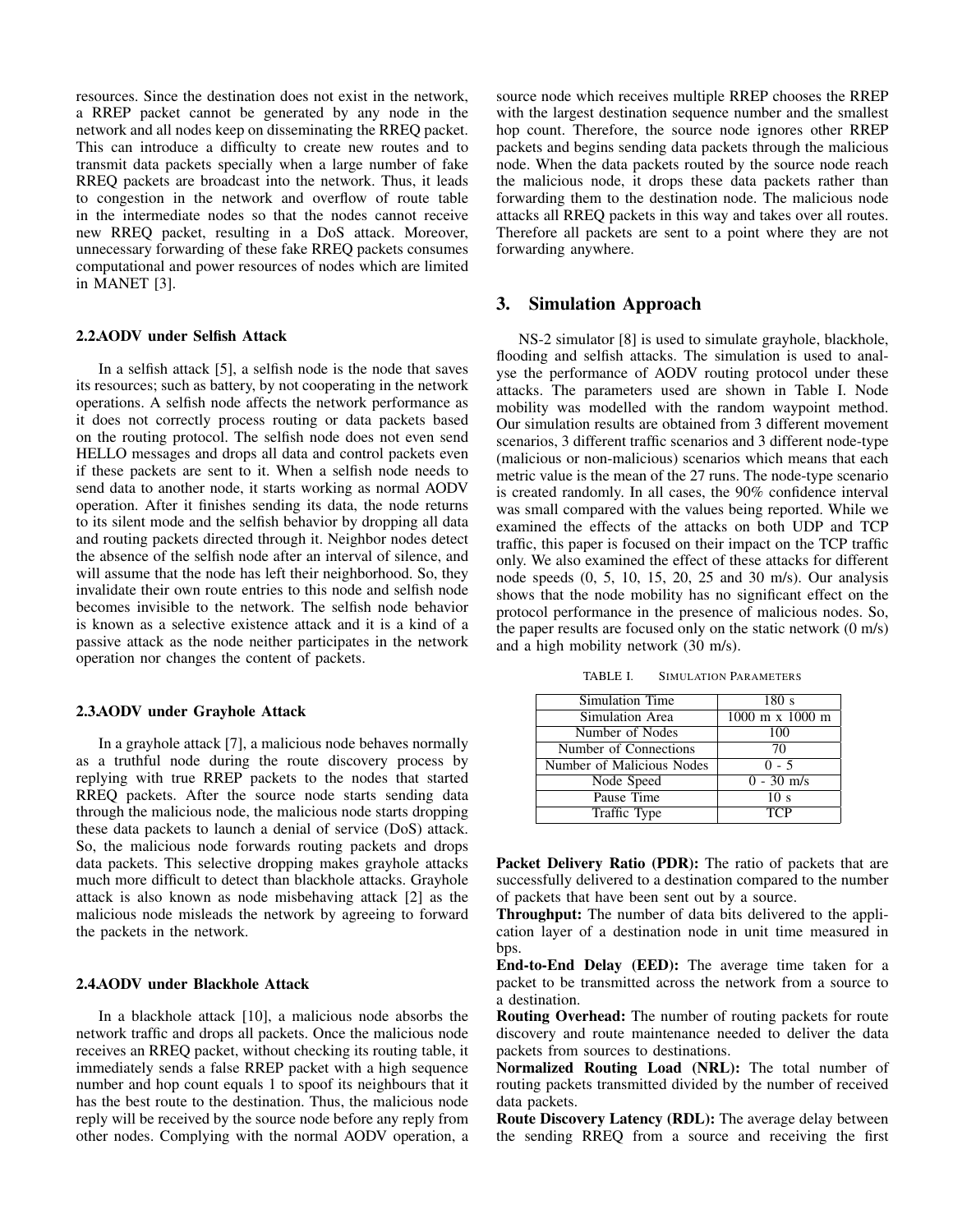corresponding RREP.

Sent Data Packets: The total number of packets sent by all source nodes during the simulation time.

#### 4. Simulation Results

#### 4.1.AODV under Flooding Attack

Figure 1 shows the effect of malicious nodes on the packet delivery ratio for static nodes and for high node mobility. The result shows that the packet delivery ratio decreases while increasing the number of malicious nodes in the network and this decrease is independent of the node mobility. The graph shows that while the PDR decreases by 3% if there are 5 malicious nodes for static nodes, the PDR decreases by 5.5% for the same number of malicious nodes in high node mobility.



Figure 1. PDR under Flooding Attack

Figure 2 shows the effect of malicious nodes on the network throughput. The result shows that the throughput decreases by 10% for each malicious node introduced in the network and this decrease is independent of the node mobility.



Figure 2. Throughput under Flooding Attack

The effect of malicious nodes on the end-end-delay is shown in Figure 3. The result shows that the delay has no significant change for the first malicious node while the delay increases as more malicious nodes are added in the network up to 30% in the average if there are 5 malicious nodes and this increase is independent of the node speed.



Figure 3. EED under Flooding Attack

Figure 4 shows the effect of malicious nodes on the routing overhead. The result shows that the routing overhead linearly increasing by 50% in the average as the number of malicious nodes in the network increases for static nodes while the increase is about 70% for high node mobility.



Figure 4. Routing Overhead under Flooding Attack

The effect of malicious nodes on the normalized routing load is shown in Figure 5. For static network, NRL increases linearly by 80% for each added malicious node. With high mobile nodes, the increase is about 100% for each added malicious node, which is more obvious for large number of malicious nodes.

The effect of malicious nodes on the routing discovery latency is shown in Figure 6. The result shows that RDL increases for each malicious node introduced in the network and this increase is independent of the node mobility. For small number of malicious nodes, RDL is less for high mobile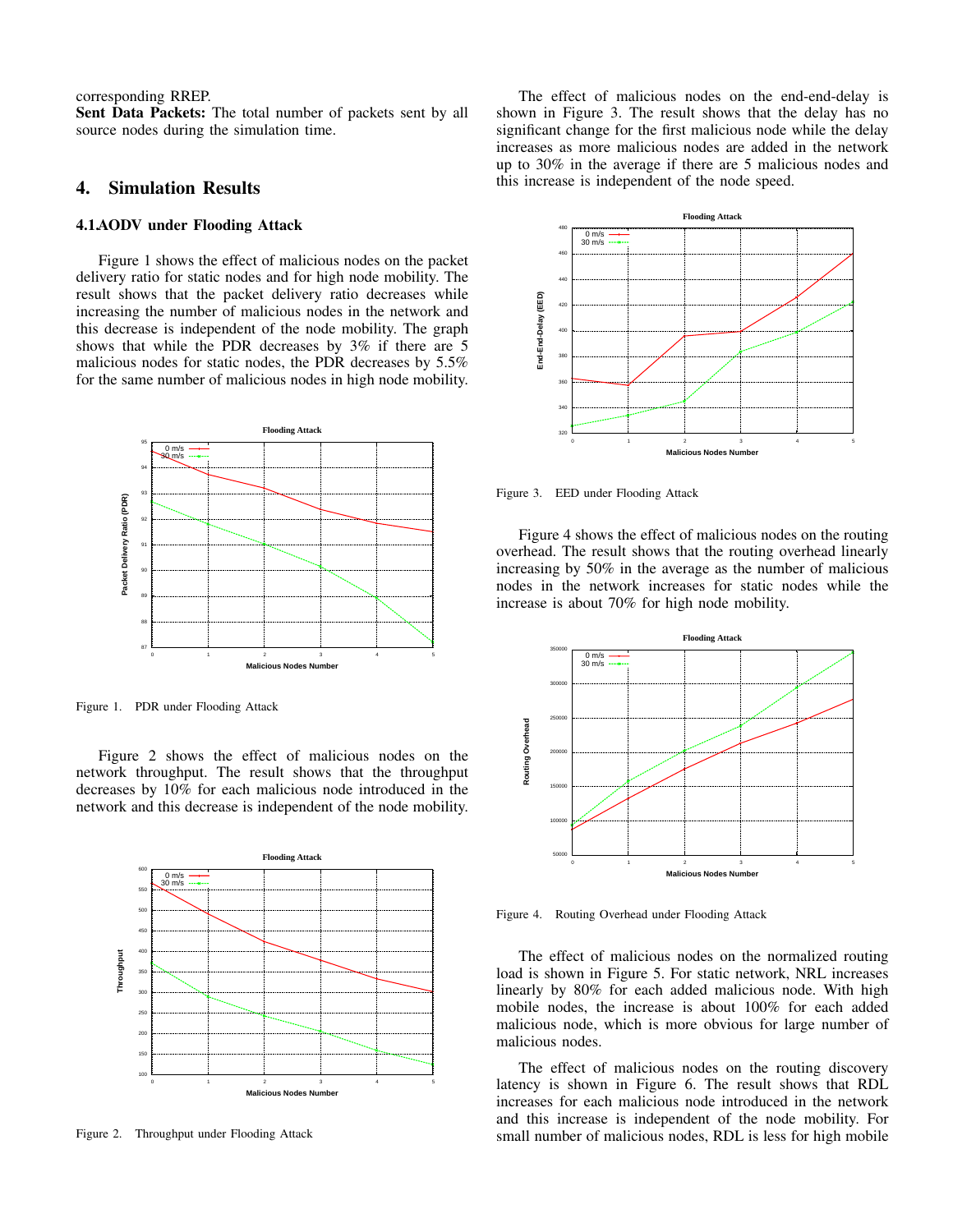

Figure 5. NRL under Flooding Attack

nodes, but as the number of malicious nodes increases, the highly mobile network will display a higher RDL than a static network.



Figure 6. RDL under Flooding Attack

Figure 7 shows the effect of malicious nodes on the total number of packets sent by all sources. The result shows that the total number of data packets sent by all the source nodes decreases by 10% for each malicious node introduced in the network and this decrease is independent of the node mobility.

#### 4.2.AODV under Selfish Attack

Figure 8 shows the effect of malicious nodes on the packet delivery ratio. The result shows that the packet delivery ratio has no significant change as the number of malicious nodes increases in the network and this is independent of the node mobility.

Figure 9 shows the effect of malicious nodes on the network throughput. The result shows that while the throughput of high mobility nodes decreases by 40% relative to the static nodes, the throughput has no significant change as the number of malicious nodes increases.



Figure 7. Sent Data under Flooding Attack



Figure 8. PDR under Selfish Attack



Figure 9. Throughput under Selfish Attack

The effect of malicious nodes on the end-end-delay is shown in Figure 10. The result shows that the delay has no significant change as the number of malicious nodes increases in the network and this is independent of the node mobility. In addition, the delay for static network is better than for high mobility nodes by approximately 10%.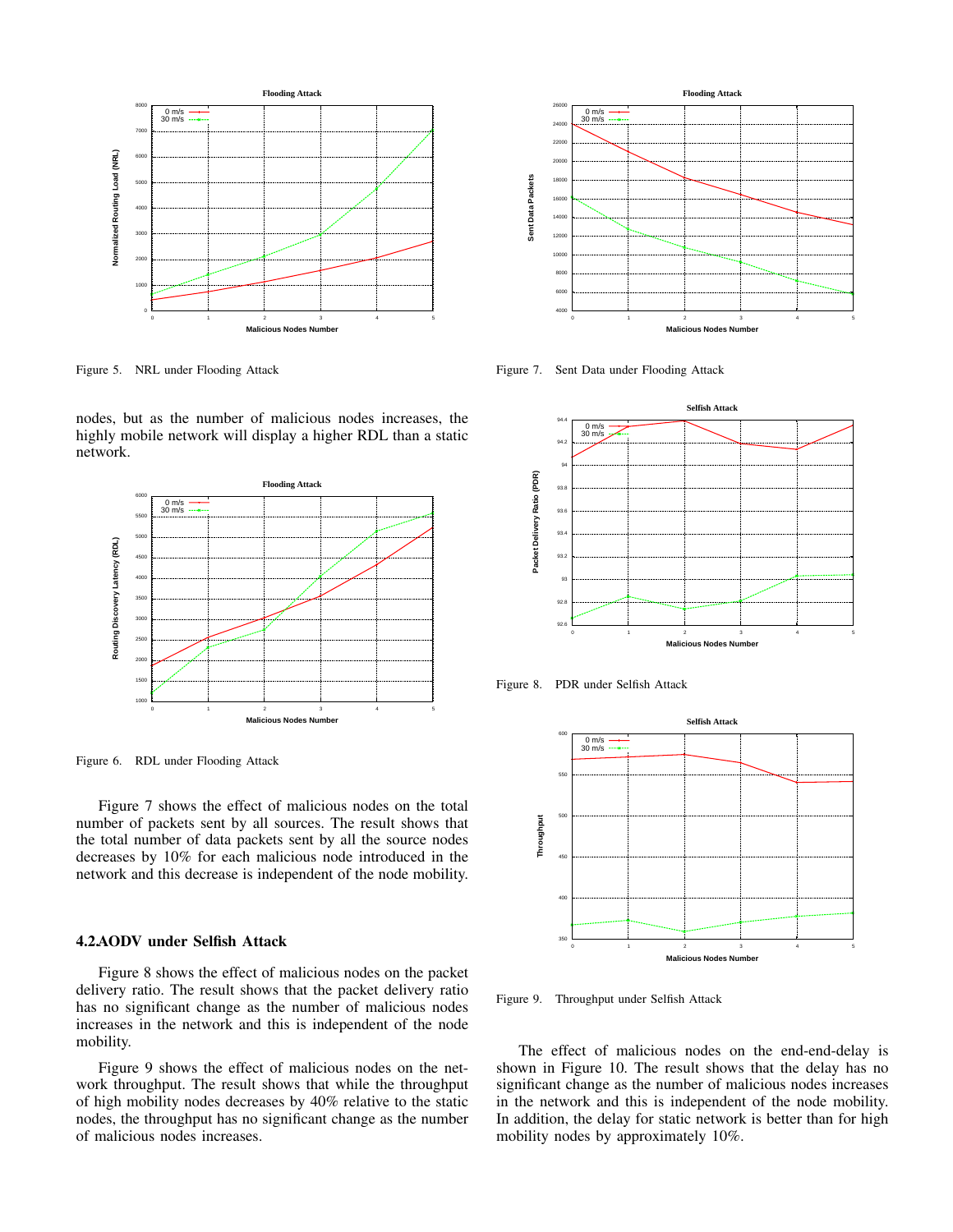

Figure 10. EED under Selfish Attack

Figure 11 shows the routing overhead under the selfish attack as the number of malicious nodes increases. For the static network, the first two malicious nodes have little effect; and adding future malicious nodes reduces the overhead slightly. In the highly mobile network, there is a significant reduction in overhead for each malicious node added. These results are slightly confusing as the selfish attack improves the routing overhead. This is because the selfish nodes drops and does not rebroadcast all received RREQ which decreases routing overhead.



Figure 11. Routing Overhead under Selfish Attack

The effect of malicious nodes on the normalized routing load is shown in Figure 12. The result shows that while NRL has no significant change in the case of static nodes, it decreases by 5% on the average for each malicious node in the case of high mobility nodes. Because the number of routing packets affects NRL, NRL is slightly improved as the number of malicious nodes increases.

The effect of malicious nodes on the routing discovery latency is shown in Figure 13. The result shows that RDL for the high mobility nodes is better than the static nodes by 25% on the average regardless the number of malicious nodes in the network.



Figure 12. NRL under Selfish Attack



Figure 13. RDL under Selfish Attack

Figure 14 shows the effect of malicious nodes on the total number of packets sent by all sources. The result shows that the total number of data packets sent by all the source nodes has no significant change as a results of malicious nodes presence in the network and this is independent of the node mobility. Moreover, static nodes can send approximately 150% data packets than highly mobile nodes.

#### 4.3.AODV under Grayhole Attack

As the grayhole node drops all data packets and the selfish node drops all data and routing packets, the grayhole attack simulation produces very similar results to the selfish attack. This is because of the packet delivery ratio, network throughput, end-end-delay, normalized routing load and routing overheads are calculated based on the received data packets which are identical for the same simulation scenario.

Figure 15 shows the effect of malicious nodes on the packet delivery ratio. The result shows that the packet delivery ratio has not changed significantly as the number of malicious nodes in increased in the network and this is independent of the node mobility.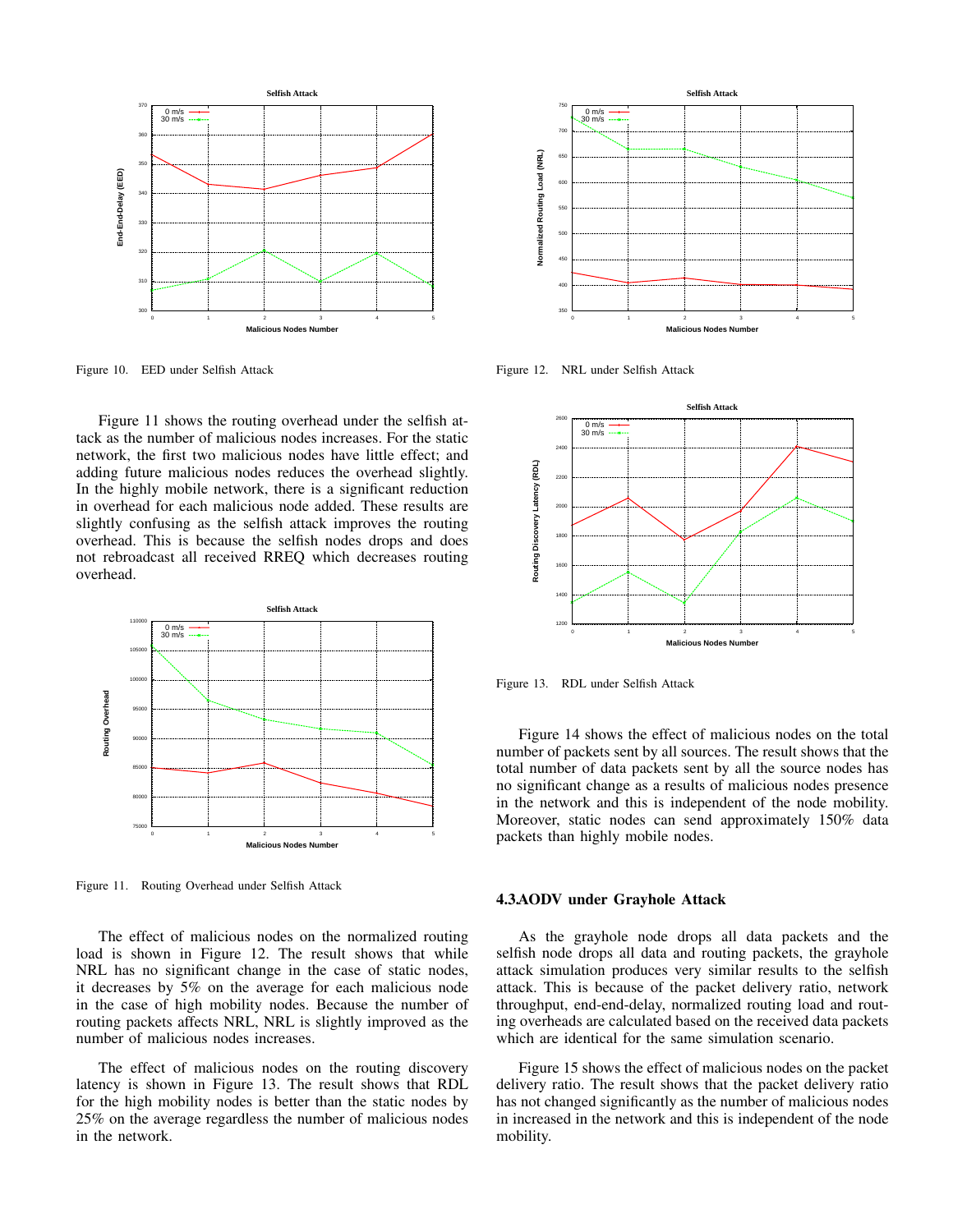

Figure 14. Sent Data under Selfish Attack



Figure 15. PDR under Grayhole Attack

Figure 16 shows the effect of malicious nodes on the network throughput. The result shows that while the throughput of high mobility nodes decreases by 35% relative to the static nodes, the throughput is not affected by the number of malicious nodes in the network.



Figure 16. Throughput under Grayhole Attack

The effect of malicious nodes on the end-end-delay is shown in Figure 17. The result shows that the delay of high mobility nodes is better than static nodes by 10% and the delay is not affected by the number of malicious nodes in the network.



Figure 17. EED under Grayhole Attack

Figure 18 shows the effect of malicious nodes on the routing overhead. The result shows that the routing overhead for static nodes is better than its value in high mobility nodes by about 10% and while it decreases by 5% for each malicious node in the case of high mobility nodes, the routing overhead decreases by 3% for each malicious node in the case of static nodes. This confusing enhancement as discussed in selfish attack is a result of dropping RREQ packets by the malicious nodes.



Figure 18. Routing Overhead under Grayhole Attack

The effect of malicious nodes on the normalized routing load is shown in Figure 19. The result shows that NRL for static nodes is better than its value in high mobility nodes by about 40% and while it decreases by 6% for each malicious node in the case of high mobility nodes, the routing overhead decreases by 4% for each malicious node in the case of static nodes. Because the number of routing packets affects NRL, NRL is slightly improved as the number of malicious nodes increases.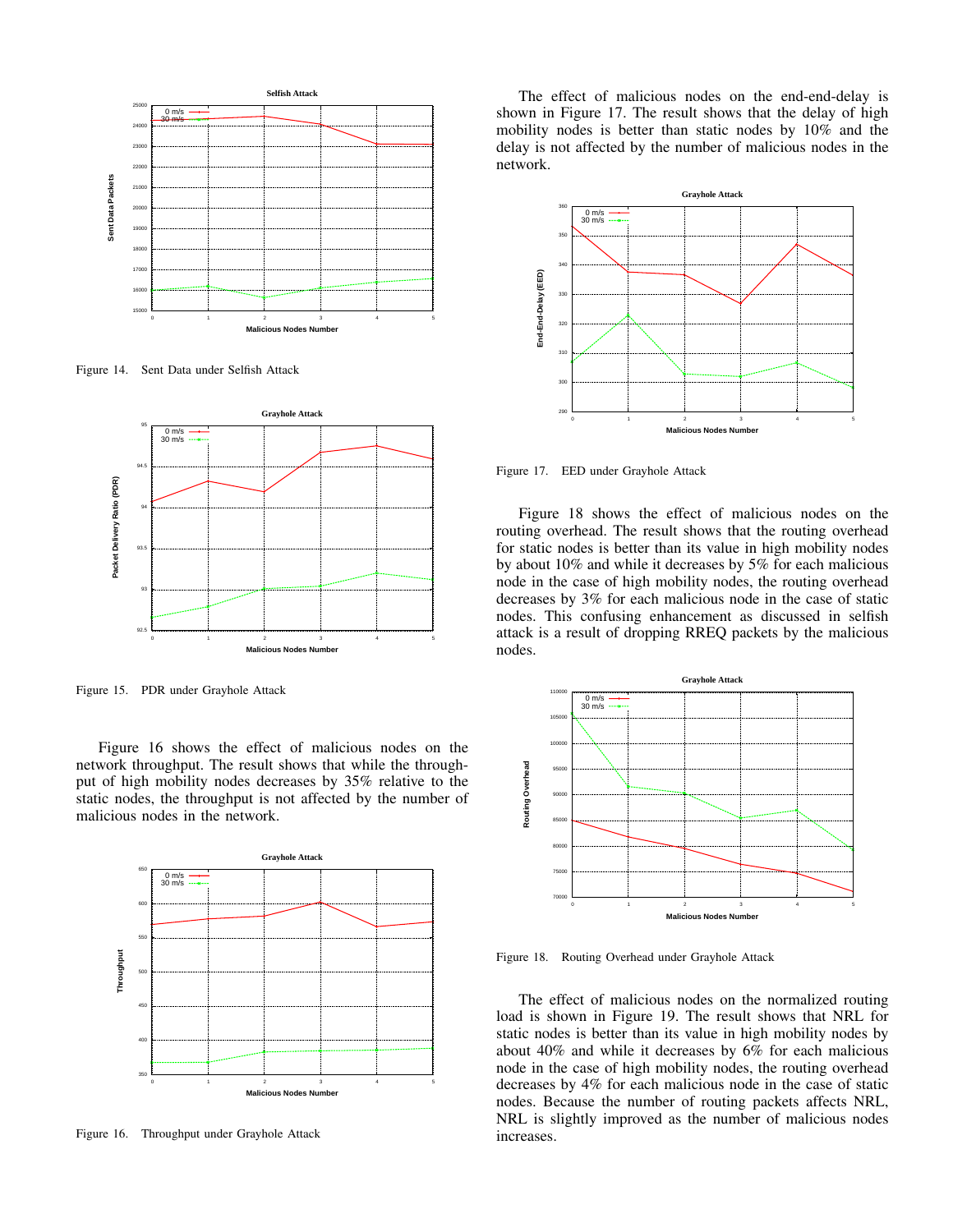

Figure 19. NRL under Grayhole Attack

The effect of malicious nodes on the routing discovery latency is shown in Figure 20. The result shows that RDL for the high mobility nodes is better than the static nodes by 20% on the average regardless the number of malicious nodes in the network.



Figure 20. RDL under Grayhole Attack

Figure 21 shows the effect of malicious nodes on the total number of packets sent by all sources. The result shows that the total number of data packets sent by all source nodes has no significant change as a result of presence of malicious nodes in the network and this is independent of the node mobility. Moreover, static nodes can send approximately 150% data packets than highly mobile nodes.

#### 4.4.AODV under Blackhole Attack

Figure 22 shows the effect of malicious nodes on the packet delivery ratio. The result shows that the packet delivery ratio has no significant change for the first malicious node while the packet delivery ratio decreases by about 6% for each malicious node in the network and this decrease is independent of the node mobility.

Figure 23 shows the effect of malicious nodes on the network throughput. The result shows that the throughput



Figure 21. Sent Data under Grayhole Attack



Figure 22. PDR under Blackhole Attack

for static nodes is better than its value in high mobility nodes by 15% and the throughput decreases by 20% for each malicious node introduced in the network and this decrease is independent of the node mobility.



Figure 23. Throughput under Blackhole Attack

The effect of blackhole attack on the end-end-delay is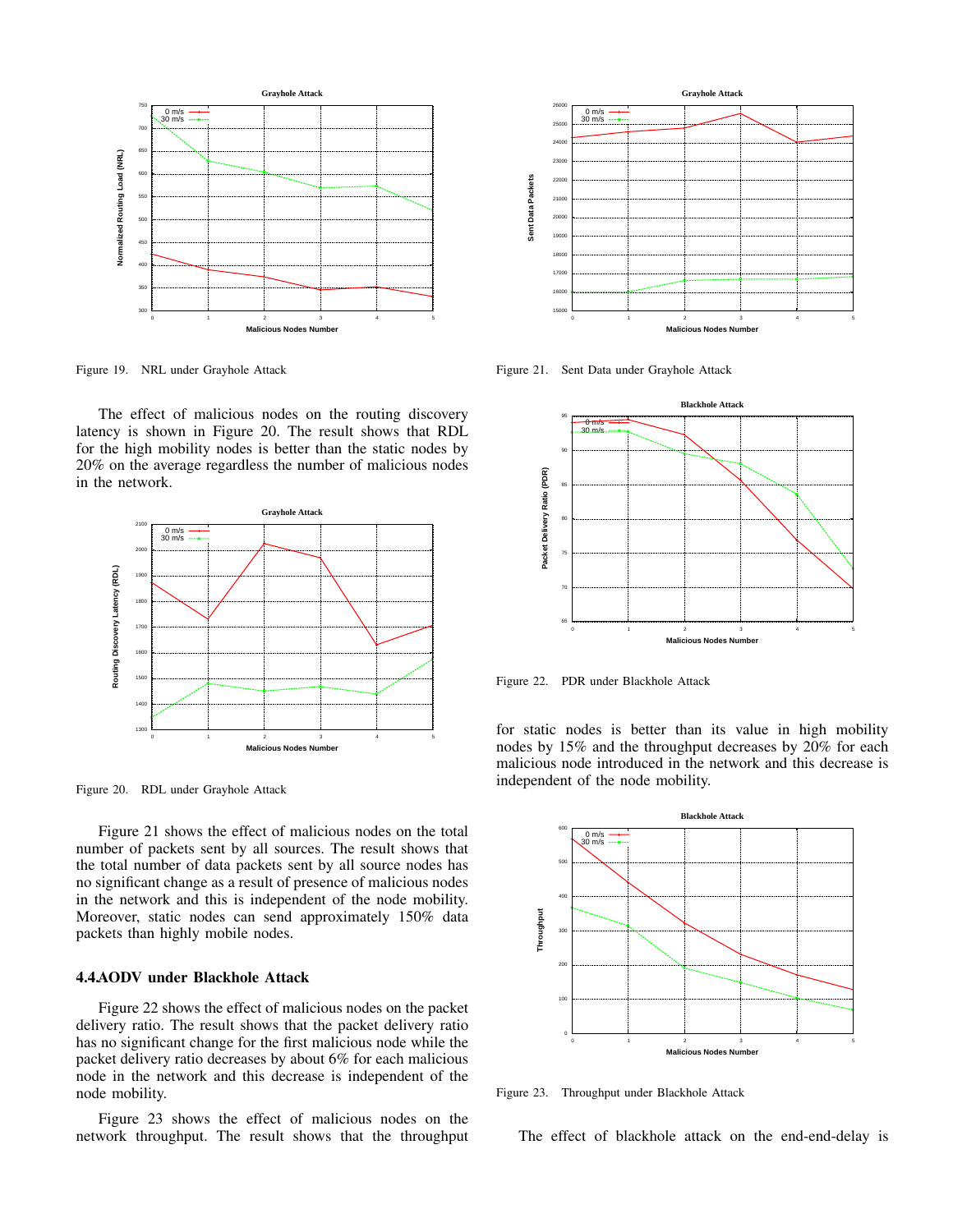shown in Figure 24. The first two malicious nodes reduce the delay significantly; independently of whether the network is static or highly mobile. Subsequent malicious nodes decrease the delay by fewer ratios. While the results show that the delay is reduced as the number of malicious nodes increases which is slightly paradoxical as the attack improves the delay. This is a misleading result because the delay is only measured on packets that reach their destinations and since the blackhole nodes drop all the received data, the number of packets that will be considered in calculating the delay decreases as the number of malicious nodes increases. So, the routes that avoid blackhole nodes suffer less competition, and hence reduced delay.



Figure 24. EED under Blackhole Attack

Figure 25 shows the effect of malicious nodes on the routing overhead. The result shows that the routing overhead has not significant change as a result of malicious nodes presence in the network and this is independent of the node mobility. These results have slightly confusion as the blackhole attack improves the routing overhead. As mentioned before, the explanation of the confusion of routing overhead enhancement as the number of malicious nodes increases is because the malicious nodes drop all received RREQ.



Figure 25. Routing Overhead under Blackhole Attack

The effect of malicious nodes on the normalized routing

load is shown in Figure 26. The result shows that the first three malicious nodes have very little impact on the NRL while the presence of other malicious nodes dramatically increases NRL. While this conclusion is true for both mobile and static node, the effect on static node is more remarkable.



Figure 26. NRL under Blackhole Attack

The effect of malicious nodes on the routing discovery latency is shown in Figure 27. While the result shows that RDL decreases dramatically for each malicious node introduced in the network which is a positive sign, this is a deceptive advantage because RDL is computed based on the difference between RREQ and RREP times. Since a malicious node under blackhole attack replies with a fake RREP, RDL becomes smaller under attack.



Figure 27. RDL under Blackhole Attack

Figure 28 shows the effect of malicious nodes on the total number of packets sent by all sources. The result shows that the total number of data packets sent by all source nodes increases in static nodes by 30% than in high mobility nodes and these packets decreases by 15% for each malicious node introduced in the network and this decrease is independent of the node mobility.